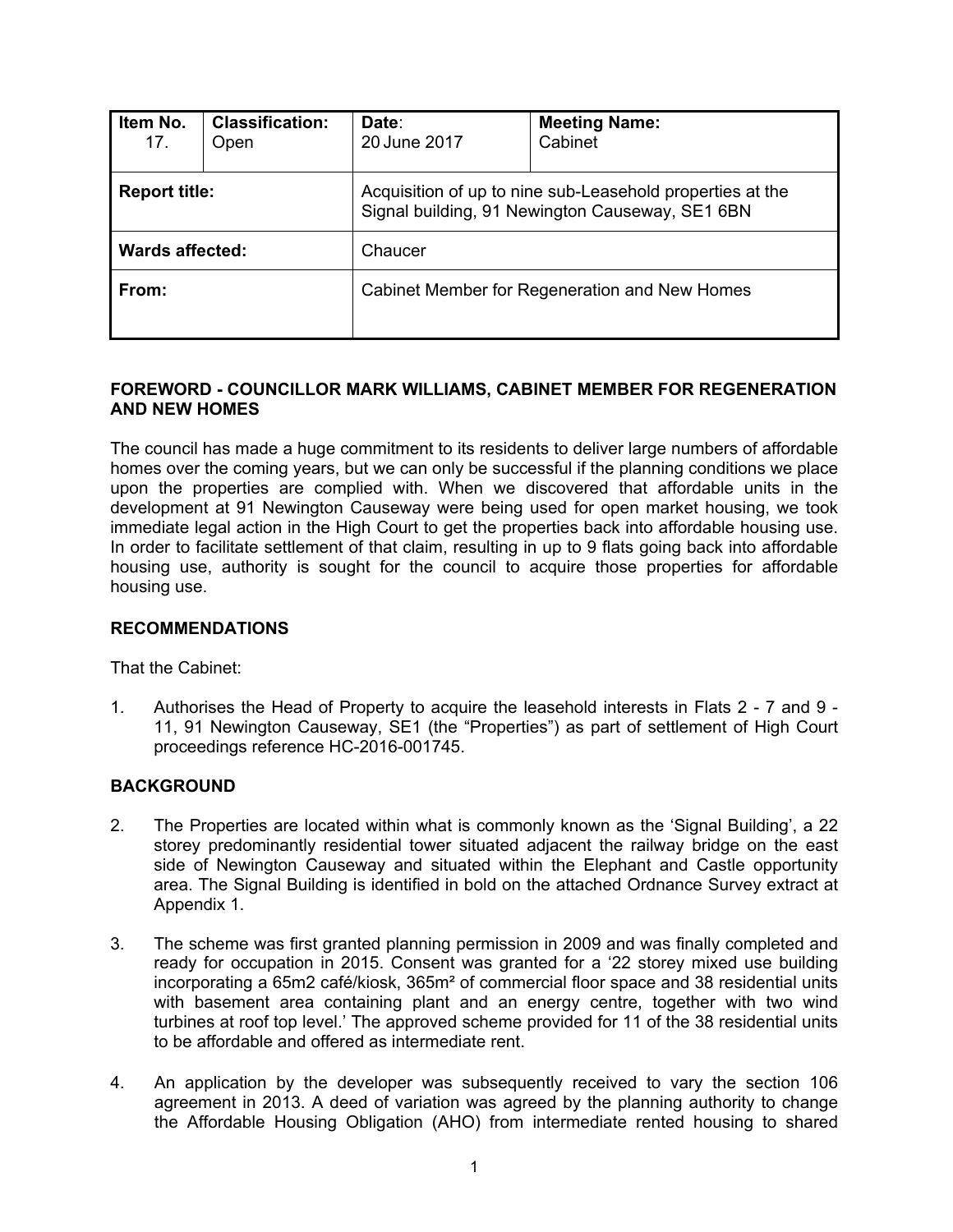ownership housing. This was approved in October 2014. Planning permission was granted on the basis that these 11 flats would be offered on shared ownership terms to households in need of affordable housing in Southwark.

- 5. Following concerns raised about other sites in the borough involving the registered provider and its financial backers, and having made an application to court for disclosure of relevant documents, Southwark Council brought a claim in the High Court against a number of parties including the current leaseholders of the Properties in June 2016, seeking to enforce the AHO. Trial is listed to commence between 5 and 7 July 2017 with a time estimate of 15 days.
- 6. In the claim, the council seeks a declaration that the Properties are still bound by the AHO, notwithstanding certain transactions between the Registered Provider appointed to sub-let the affordable units, known as London District Housing Association (LDHA), its financial backers in the "Trademark" property investment group, and individuals who signed purported shared ownership leases.
- 7. The council also seeks an injunction to enforce that obligation, which in practice will require the leaseholders to convey the flats to a Registered Provider to be offered on shared ownership or intermediate rent terms.
- 8. The council has mediated with and reached a confidential settlement with LDHA and the Trademark group entities. The council has also mediated with the leaseholders on two occasions and heads of terms for settlement are now being discussed.

## **KEY ISSUES FOR CONSIDERATION**

- 9. The council has already recovered 16 units at the Jam Factory development for affordable housing use, at no net cost to the public purse, following settlement of a High Court claim against LDHA and certain Trademark group entities, which was running in parallel with this claim. The council seeks the same outcome in respect of the Properties.
- 10. There are a number of factors which militate in favour of the grant of an injunction (as opposed to the payment of damages):
	- the delivery of affordable housing is of prime strategic importance to the council and it appears most unlikely that the council would be awarded, or recover, damages sufficient to replace the 9 Properties
	- the council believes that the sums paid by the leaseholders for the Properties were significantly less than their full market value, and that the leaseholders knew this at the time they acquired them
	- it is the council's understanding that the Properties, with the exception of one of them which is used as weekday accommodation, were bought as buy-to-let investments and are currently let to and/or occupied by market tenants or family members
	- whilst the current leaseholders will suffer significant financial losses if the AHO is enforced against them, insofar as this is the fault of third parties they may be able to recover those sums from those third parties including their conveyancing solicitors,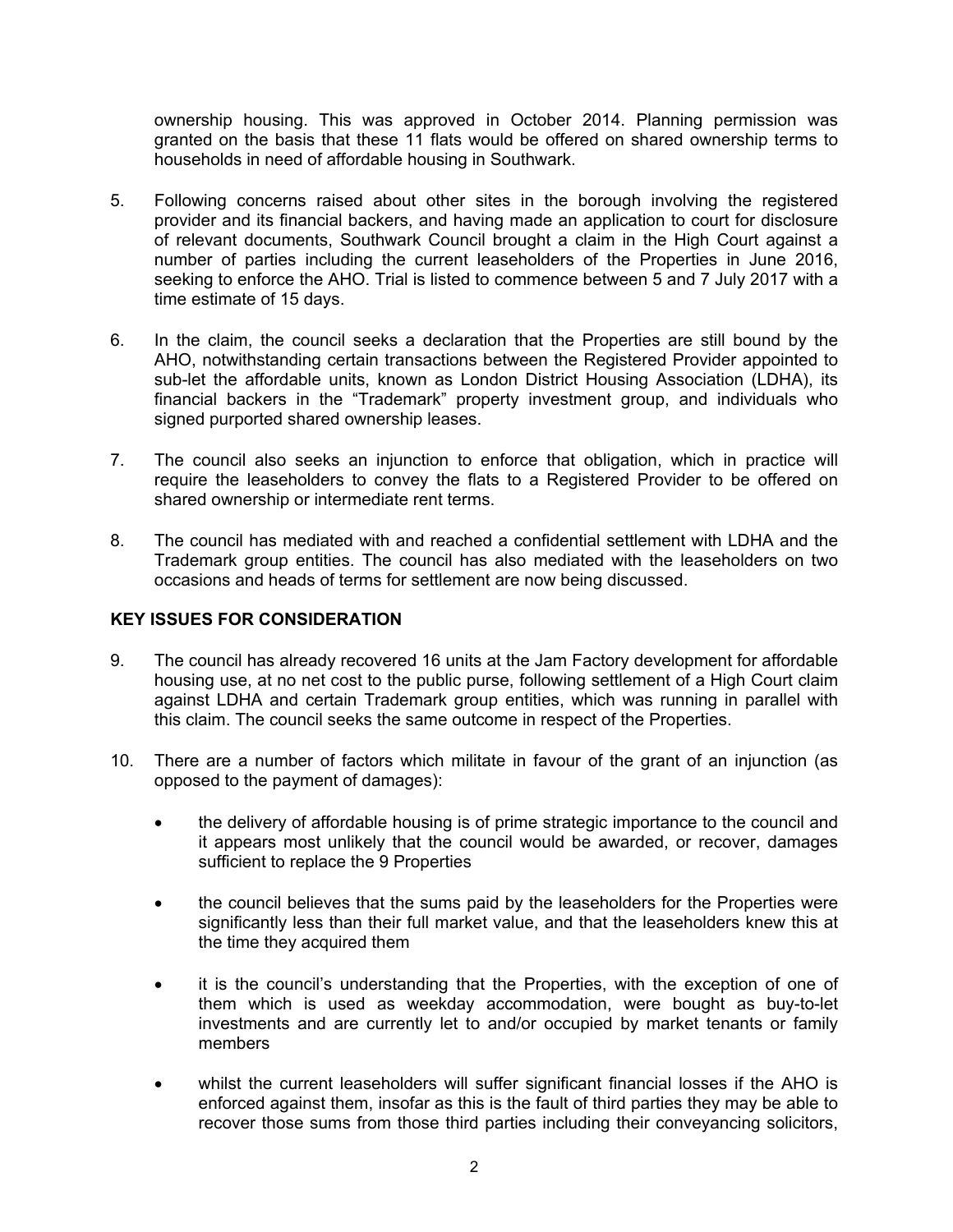the seller, the seller's agents and the seller's solicitors. Claims have been intimated by some of the leaseholders already, though no Court proceedings have yet been issued, so far as officers are aware.

11. The council took due steps to warn potential purchasers about the AHO. Not only was the section 106 agreement registered as a local land charge but, on 9 October 2015, the council caused a note to be made on the register of local land charges in respect of Newington Causeway as follows:

'The council is investigating a potential breach of the Section 106 agreement affecting flats 1-11. Please contact Emily Springford on 020 7525 5778 or at [emily.springford@southwark.gov.uk](mailto:emily.springford@southwark.gov.uk) if you require further information.'

- 12. No up-to-date local land charges search was made on behalf of the leaseholders, which would have revealed the above note. This together with the very unusual features of the transactions may give rise to a claim in negligence against the conveyancing solicitors. Alternatively the leaseholders may be able to prove actionable misrepresentation about the transactions by the seller and those acting on its behalf, and seek damages on that basis.
- 13. The council considers that it does not need to prove that there is a route of recovery for the leaseholders for its claim for an injunction to succeed, as in any event the balance of the public interest favours protecting the interests of the public in need of affordable housing, as opposed to the private interests of investors.
- 14. One of the arguments relied on by the leaseholders in their defences is that it would be impossible for them to comply with the AHO by selling their Properties to a Registered Provider. In order to cut through this argument and in order to facilitate settlement, the council has offered (subject to Cabinet approval) to purchase the Properties for their affordable housing value. In this respect valuations have been undertaken by Gerald Eve LLP to determine these values. These are detailed in the closed report.
- 15. In order to achieve its primary objective from the litigation, officers seek authority for the council to purchase the Properties. The proposed terms of purchase are detailed in a closed report, in light of the fact that discussions with the leaseholders are being conducted on a confidential, 'without prejudice' basis. Further detail on the leasehold transactions is also contained in the closed report.
- 16. Authority to acquire property interests is delegated to the Head of Property in individual cases where the acquisition price is below £100,000, unless the acquisition is part of an already agreed scheme. The valuations of the individual Properties will exceed this limit and Cabinet approval is therefore required.
- 17. Officers therefore seek authority for the council to offer to purchase the Properties either for its own use as affordable housing or for onward sale to a Registered Provider.

#### **Policy implications**

18. The recommendation is consistent with one of key principles of the council's Housing Strategy i.e. we will use every tool at our disposal to increase the supply of all kinds of homes across Southwark.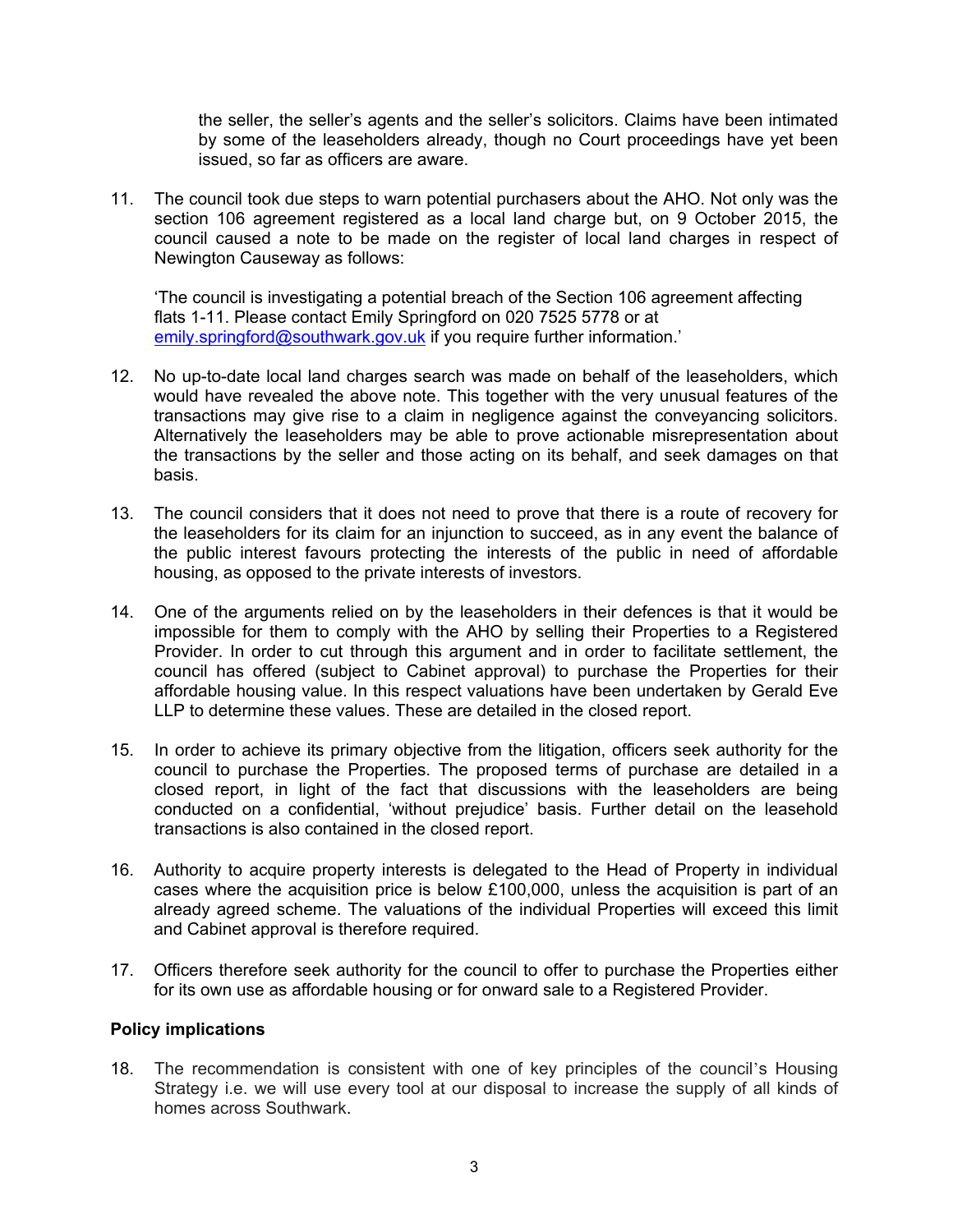19. The recommendation conforms with the guidance contained within the councils' Supplementary Planning Document on affordable housing.

## **Effect of proposed changes on those affected.**

20. As a result of these proposed actions the leaseholders face the potential for significant financial loss; however, this may be mitigated by action, brought by them, against other parties connected to this matter.

## **Community impact statement**

21. The acquisition of these Properties will ensure that they are then made available as affordable housing to households in need of affordable housing in Southwark.

#### **Resource implications**

- 22. This report recommends the acquisition of the Properties by agreement from the current leaseholders on terms outlined in a closed this report.
- 23. Acquisition expenditure will include reasonable incidental management and legal charges as well as Stamp Duty Land Tax (SDLT) if applicable. It is believed that Stamp Duty Land Tax will not currently be payable as the council will benefit from an exemption in these circumstances.
- 24 Holding costs: Service charge and ground rent will be payable for periods that the Properties remain unoccupied after acquisition, efforts will be made to keep this to an absolute minimum.
- 25. There are no other risks or costs involved.

## **SUPPLEMENTARY ADVICE FROM OTHER OFFICERS**

## **Director of Law and Democracy**

- 26. Cabinet is recommended to approve the acquisition of 9 leasehold properties on terms set out in the closed report.
- 27. As set out in the report at paragraph 16, the acquisition of land and property where the price exceeds £100,000 is a decision reserved to the Cabinet.
- 28. Pursuant to section 120 of the Local Government Act 1972 the council can acquire any land by agreement, whether inside or outside the council's area, for the purposes of any of its functions, or for the benefit, improvement or development of the council's area.
- 29. By virtue of subsection (2) of that section the council may acquire land, notwithstanding that the land is not immediately required for the purpose for which it is required. The report confirms that the Properties will be used for affordable housing, either by the council or by a Registered Provider, should the council transfer the Properties at a later date. The provision of housing is one of the council's statutory functions.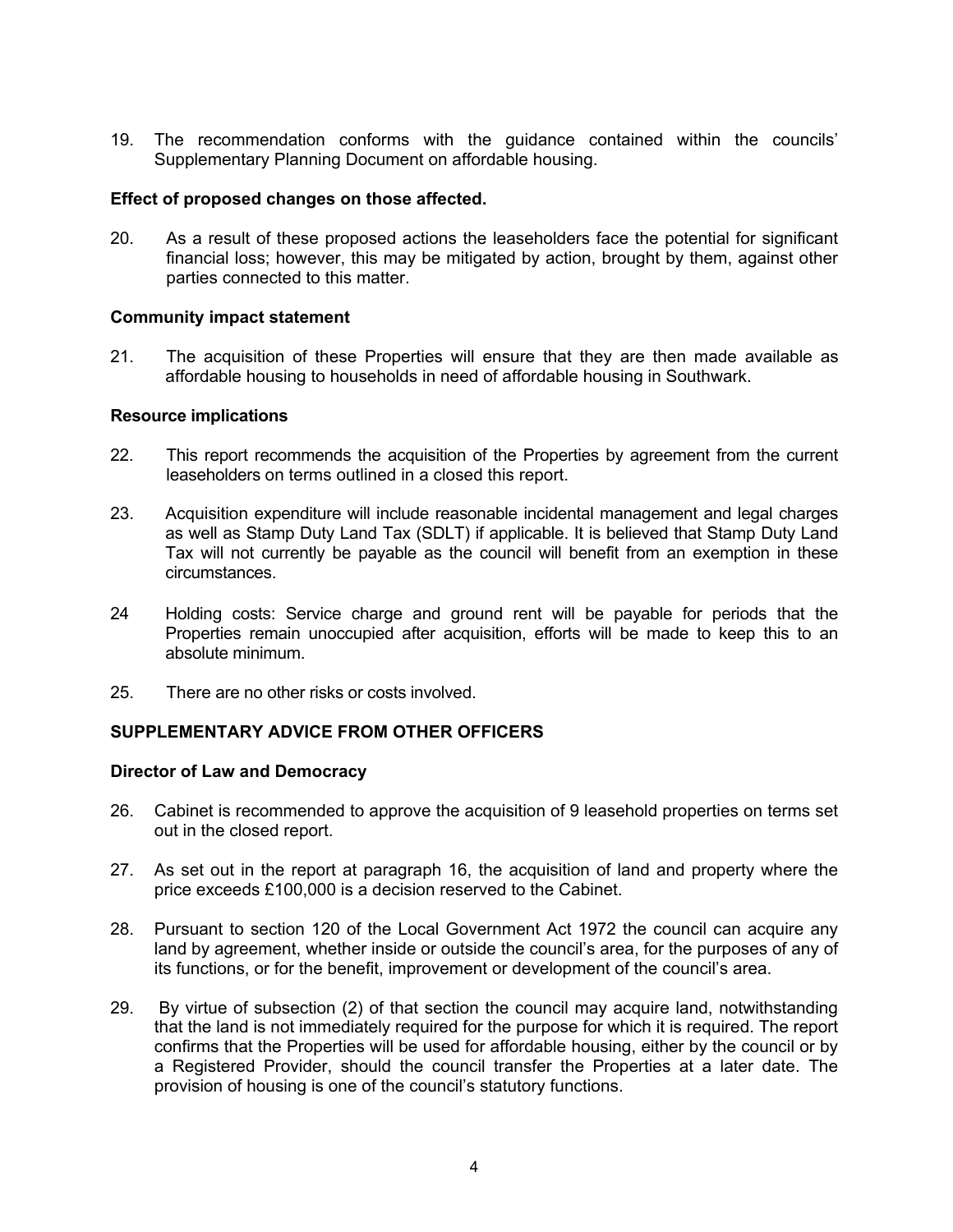30. Cabinet is advised that there is legal authority to proceed with the acquisition of the Properties.

## **Strategic Director of Finance and Governance**

- 31. This report is requesting Cabinet to authorise the Head of Property to acquire leasehold interests in nine properties subject to a High Court claim. The claim is in respect of what the council believes to be a breach of the section 106 agreement affordable housing obligation for this development.
- 32. The Strategic Director of Finance and Governance notes the acquisition of the properties by the council is not the only restitution possible. It would, for example, be possible for another registered provider to acquire properties, but as noted at paragraph 14, this is likely to prove difficult and be protracted.
- 33. Acquisition of the properties constitutes capital expenditure and would form part of the council's Housing Investment Programme. The programme is overcommitted compared to projected resources and close monitoring is therefore required. If acquired for social rent whether by the council or through onward sale, the council would be able to apply right to buy capital receipts towards 30% of the cost of purchase. The use of right to buy capital receipts is not permitted for the acquisition of shared ownership properties, and other funding sources would, therefore, be required.
- 34. If settlement is agreed on the basis set out in the closed report, or the council is successful at trial, the properties would be acquired at or near to their affordable housing value, which would be significantly below market value. The settlement is subject to negotiation, and should terms be agreed on this basis, the cost will be reported in the next capital monitor following the purchase.
- 35. Service charges payable would be an expense for the Housing Revenue account that would be recoverable from tenants and or leaseholders.

#### **Reasons for urgency**

36. The council wishes to be in a position to enter in an unconditional settlement and to be clear that all necessary approvals have been obtained.

#### **Reasons for lateness**

37. The timing of the High Court hearing together with ongoing mediation between the parties has impacted upon and delayed the drafting of this report.

## **BACKGROUND DOCUMENTS**

| <b>Background Papers</b> | <b>Held At</b> | <b>Contact</b> |
|--------------------------|----------------|----------------|
| None.                    |                |                |